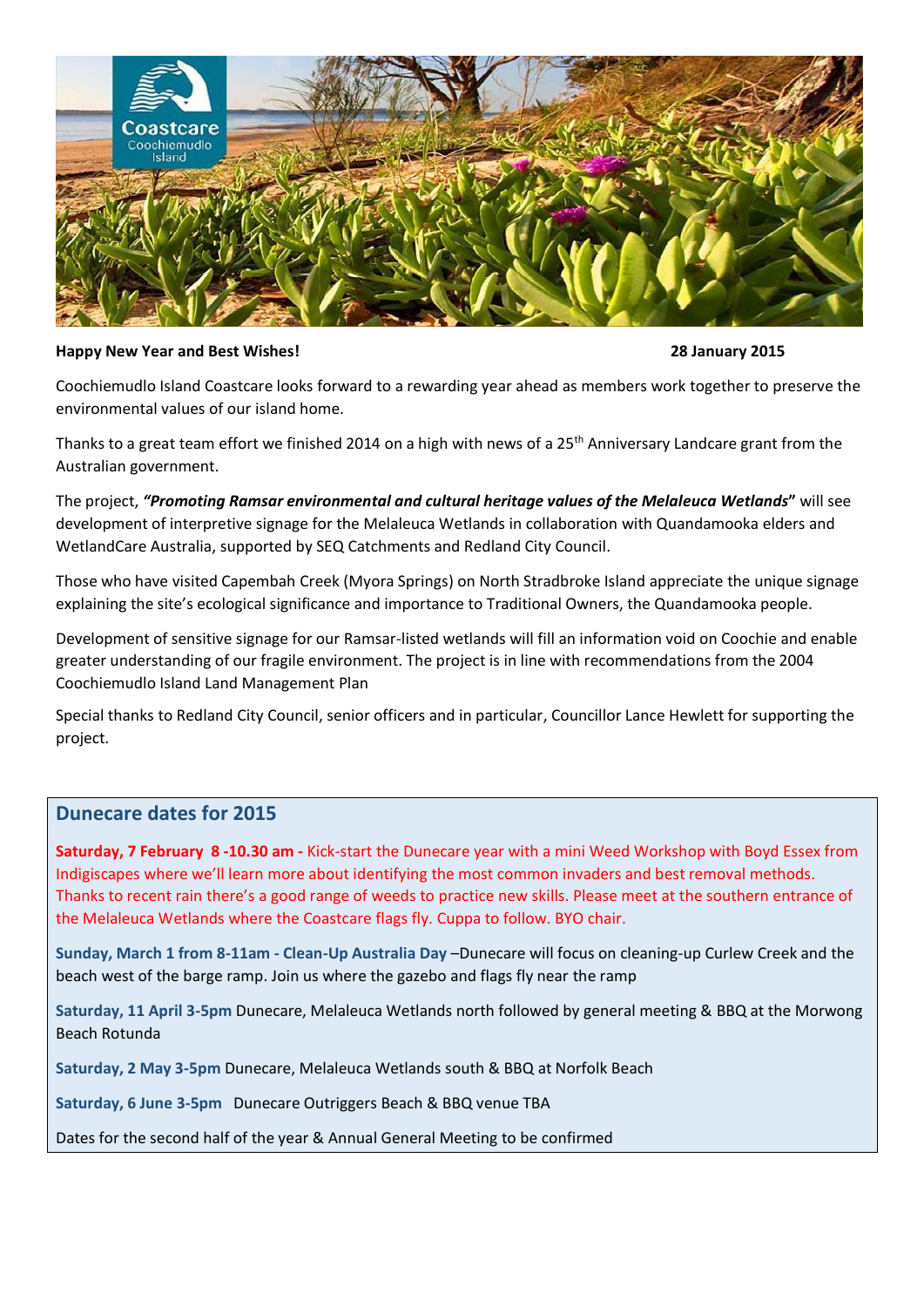# **Join the annual Coochie Curlew Count**



**Photo courtesy of Peter Wear**

Please join the **19th annual Coochie Curlew Count** when we search every nook and cranny on the island to count these beautiful birds.

Stay on afterwards for a free BBQ and special presentation, courtesy of Redland City Council's Environmental Education unit, Indigiscapes

When: **Saturday 7 February 2015 at 4.30pm**

Where**: Pioneer Park, Main Beach**

**BYO: Drinks, torch, chair and insect repellent**

**RSVP for catering purposes: call Indigiscapes on 38248611**

## **Renew memberships now**

**Coastcarers who pay annual dues by Saturday 7 February will have their names entered into an Earlybird draw for a dinner for two at Red Rock. Life Members will be included in the draw**

**Membership ensures you are covered by volunteer insurance for any Coastcare activity**

**Single annual membership is \$2; Family \$5 with Life Memberships of \$50 for Singles and \$100 for Families.**

**If your details have changed please fill out the attached membership form and return to Secretary, David Mansford [daddavid47@bigpond.com](mailto:daddavid47@bigpond.com)**

**Please choose your membership level and Direct Deposit to Coochiemudlo Island Coastcare Inc – Commonwealth Bank BSB 064-149 Account 10096929 or drop an envelope to the closest address -**

**Treasurer: Ruby Sanders, 12 Kingfisher Street - Phone 0419 723 613**

**Secretary: David Mansford, 11 Tageruba Street - Phone 0487 392388**

**President: Vivienne Roberts-Thomson, 94 Victoria Parade East - Phone 0411 22 6363**